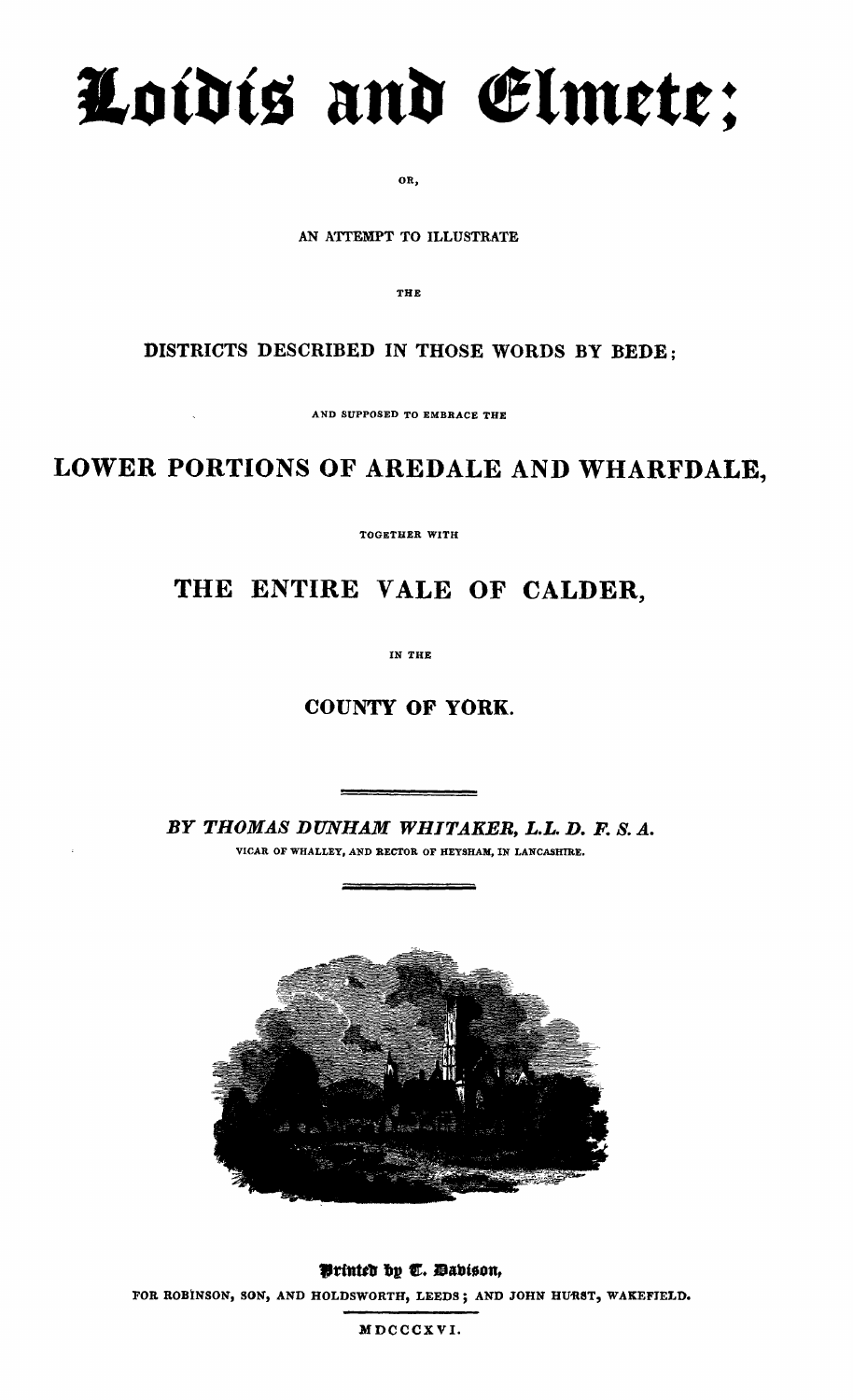# **LOIDIS AND ELMETE.**



 N the ensuing work I purpose to give a succinct account of the district which is supposed to be included by Bede under the names of Loidis and Elmete, as their indefinite outline coinciding at present with no district ecclesiastical or civil, frees the topographer from the embarrassment which is occasioned by the certainty and the contraction of modern limits, while it enables him occasionally to take a wider range in order to embrace an interesting object, and at the same time to neglect many claims to notice which would have been created

by a rigid adherence to the plan of a parochial survey.

If the subject is not eminently fruitful in Roman antiquities, that defect is compensated by a scene of magnificent Saxon remains military and ecclesiastic, as well as by many works of art of a more private nature and recent date, which the settlement of opulent and noble families in a fertile district has gradually contributed to: its ornament in a period of several centuries. This tract, though not strongly marked by nature, is far from being deficient in natural beauties. It embraces a portion (almost the lowest, and therefore at least the most fertile portion,) of three northern vallies, watered by the Calder, the Are, and the Wharf. Commencing with the junction of the two former at Castleford, it pursues the line of the first to the point at which, after a course of twenty miles, it issues from the eastern extremity of the parish of Halifax. From Castleford the Are traced upward by Leeds, the principal subject of this work, conducts us to the point at which in that valley. the history of Craven terminated to the south. Stretching in the next place over the high grounds which bound the vallies of Are and Wharf, this enquiry will extend to Harwood (a scene of elegance and antiquity sufficiently important to justify a wider deviation), and ranging to the northern extremity of the parish of Otley, will terminate, for a similar reason, with the limits of Ilkley. At the extremity of the parish of Bradford it will attach upon the parish of Whalley, and therefore connect itself with another work ; but the connexion would have been more complete had not the extensive and interesting parish of Halifax, unquestionably a portion of the- great Saxon parish of Dewsbury, and consequently the whole vale of Calder up to its source near my own residence, been forestalled by the sluggish labours of its own antiquary\*. In adopting a plan so comprehensive, I willingly submit to the necessity which it imposes of treating the several subjects less in detail than has become fashionable in works of modern

<sup>\*</sup> **It is more than possible that this consideration will not prevent the parish of Halifax from being comprehended. in the plan.**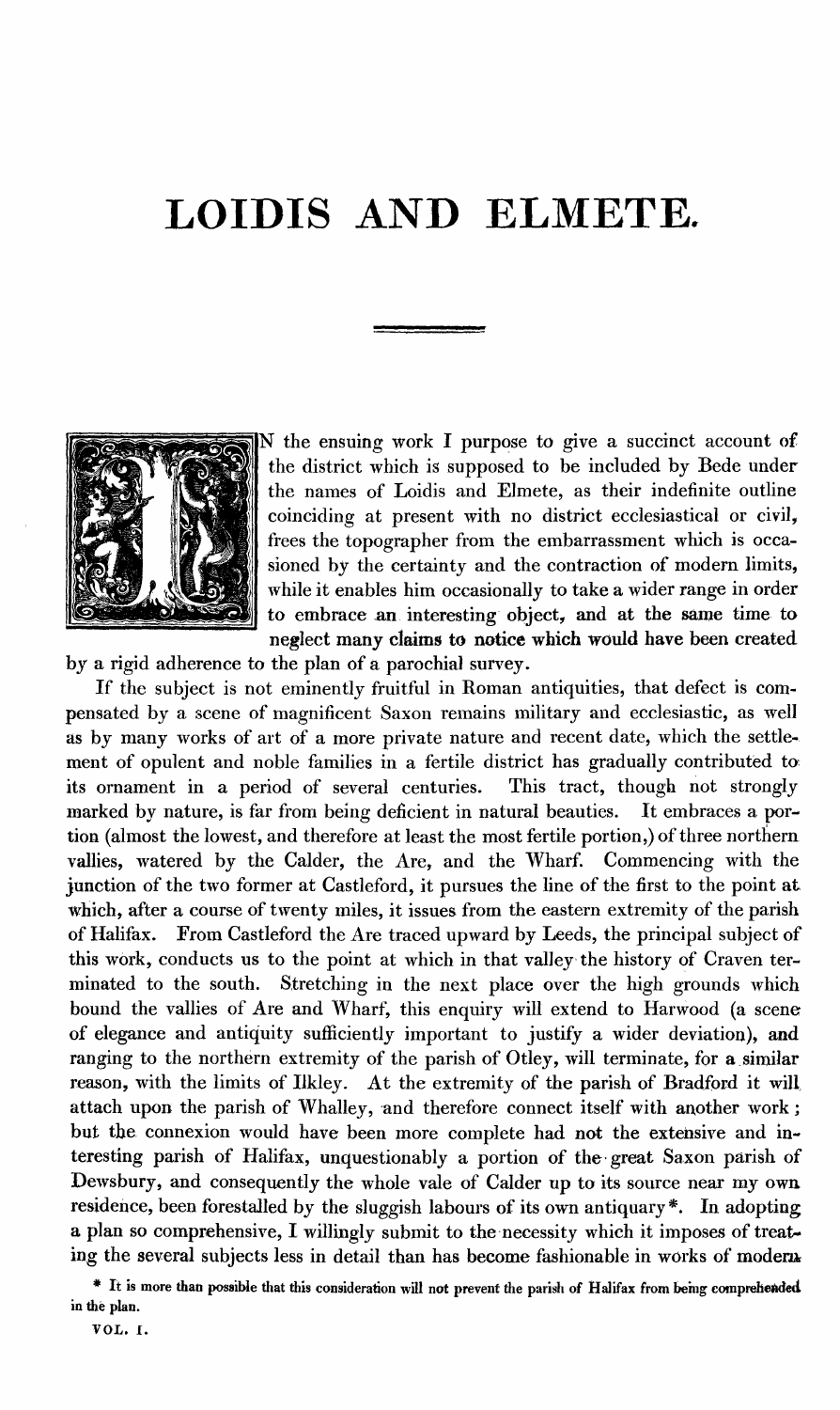topography. In former works I have been accused, and I plead guilty to the charge, of having given too much importance to objects comparatively trifling. This inherent sin of antiquaries, besides the great evil of producing bulky volumes on subjects scarcely interesting beyond the confines of a single parish, is attended by another transgression against the rules of good taste, namely, that of conferring almost equal importance on all subjects, so that instead of exalting the mean, which is impossible, it depresses by the stupid equality of its regards what is really great. On the other hand, it is not brevity alone, even though purchased by the rejection of trifling details, that will be able to confer interest on a topographical work. The wretched things which, if they were more brief than they are, would be nothing,—things entitling themselves Guides, Tours, Descriptions, &c. must not be permitted to boast themselves in the absence of prolixity. They are at an infinite distance beneath the dullest details of regular topography. Ignorance of the subject begetting perpetual misnomers, mistakes in chronology and in situation, together with imbecility and cloudiness of understanding, no more permit such trash to aspire to the name of topography than a verger of a cathedral is allowed to rank with antiquaries.

Sensible of these opposite defects, it has been my object, so far as I am to be considered as an original author in the following work, to study distinctness, selection, and brevity at once. I have accordingly made it my object to throw into the shade trivial. and merely local objects, to exhibit with clearness of outline the general history of every parish, and to throw a strong and defining light upon subjects, which from their own intrinsic value, or the associations connected with them, may be supposed to awaken general curiosity, or to gratify a discerning taste.

Though, in compliment to the first general name which this district is known to have borne, and to the fine remains of the heptarchy which it exhibits, I have chosen to distinguish it by its Saxon denomination, it must not be supposed to be barren in antiquities of an earlier period. Three Roman stations, well known from the names which they bear in Antonine's Itinerary, Lagecium, Calcaria, and Cambodunum, together with a nameless but indubitable encampment of that people near Adel, and another equally anonymous, but equally certain, near Leeds, together with two itinera, one leading from Calcaria to Cambodunum, and another from Lagecium to Olicana, will afford matter for curious enquiry and ample information. The Saxon remains consist for the most part of magnificent earth-works, and the Roman discoveries have been disinterred from beneath the surface ; but the period commencing in the century after the conquest, and continued to the present day, exhibits within the compass of this work many specimens of art in architecture and sculpture, which have either been improved as objects by partial mutilation, or exist in their original beauty and perfection. In statuary, the rude figure of the cumbent knight, after long gradations of art and taste, may be compared, as far as the pencil and graver will permit, with the exquisite works of Nollekens and Flaxman, and in architecture the strength, the symmetry, and the duration of an early Norman, church, may be contrasted with the deformity, the frailty, and the tasteless expense of many modern ecclesiastical buildings, which, as they have sprung up in the present generation, will scarcely propagate the memory of its bad taste beyond the next. The subject of monastic antiquities is barren. Kirkstall, as an object of antiquarian research, is already exhausted, while the modest obscurity of three indigent nunneries, even when entire, afforded little to exhaust. The civil wars of the two Houses afford only one subject, the field of Towton and its accompaniment, the tomb of Lord Dacre.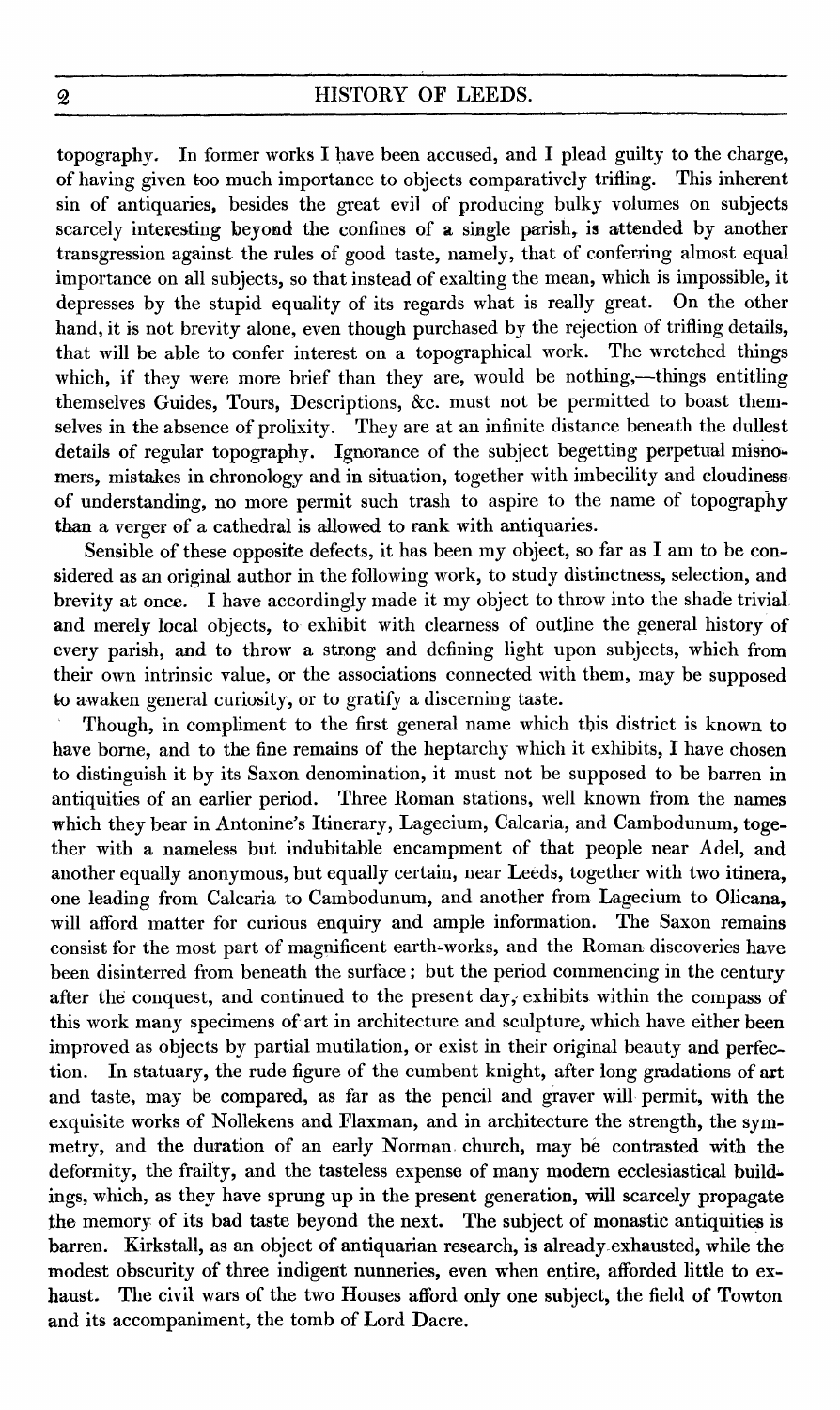#### HISTORY OF LEEDS.

During the civil wars of the last century but one, this district, populous as it was, and devoted for the most part to the interests of the parliament, afforded no field for any general engagement, and no bloody or long protracted siege.

In point of biography, the precincts of Leeds, while they can scarcely be said to have produced a genius in any way of the highest order, have given birth, education, or residence to many learned and excellent men of inferior rank, who were blessings to their own times, and examples to ours. Brief and simple memoirs of these, as well as narratives of some interesting transactions, which, though of no public nature, may be excused in a local work, will also be given in their proper places.

The connexion is not remote between biography and living manners ; with respect to these, little change appears to have taken place in the century preceding the commencement of the present reign ; but the prodigious revolution which has taken place during the last period in arts and manners, will afford scope for amusing and instructive comparisons. The mineralogy of the greater part of the district is common to all countries where argillaceous strata prevail. Little, therefore, will present itself for observation on this subject, but its share in forming the character and habits of those who occupy its surface, a curious subject, though perhaps it belongs to the province of the philosopher rather than of the antiquary. For the same reason the botany of Aredale, at least, is trite and vulgar, while that of Lower Wharfdale partakes intimately of that of Craven ; but accurate investigation in the neighbourhood of Leeds is said to have added to the stock of English entomology. On this subject I shall avail myself of an obliging communication.

Thoresby, who surveyed this district with the partiality of a native and the zeal of an antiquary, has by a very ingenious comparison of facts and appearances connected it with an interesting period of Saxon history. It is my misfortune however to be very sceptical with respect to his conclusions.

At Barwick in Elmet is a very noble and extensive Saxon earthwork, worthy to be the Keningsbotl of the Northumbrian monarchs, and adjoining to it was till lately air ample and level common called Win, or Whinmore, well adapted to the encounter of two great armies ; adjoining is the village of Seacroft, in the etymology of which he discovers a vestige of the slaughter committed there in the great engagement between Penda and Oswin. At Oswinthorp (not without great probability,) he traces a tradition and memorials of another residence of the Northumbrian kings. At Almonbury, another Saxon fortification, more elevated in site, but far inferior in extent to that of Barwick, Camden had long before conceived himself to have found the Cambodunum of Antoninus, which seemed to be echoed in the Campodono of Bede, and the vestiges of conflagration which are very obvious in the remains of that fortress, seemed to identify Almonbury with Campodono, and to confirm the account of Bede that it had been destroyed by fire on the return of Penda and Cadwallaun, after the fatal battle of Hethfeld. But as the great engagement between Penda and Edwin took place near the river Winwaed, in the country of Loidis, after taking for granted, as he might be permitted to do, that this was the district surrounding Leeds, our antiquary, as the next stage, inferred that the Winwaed was the modern Are, and that Winmore was the scene of that great and decisive engagement. In addition to all, some appearances of **a** Saxon camp much more distinct in his time, and even in the earlier days of his editor, than at present, at Gipton near Leeds, have enabled him very ingeniously to assign **the** previous situation of the two armies before the battle. A reasonable spirit of incredulity, which has at length found its way even into the study of antiquities, will considerably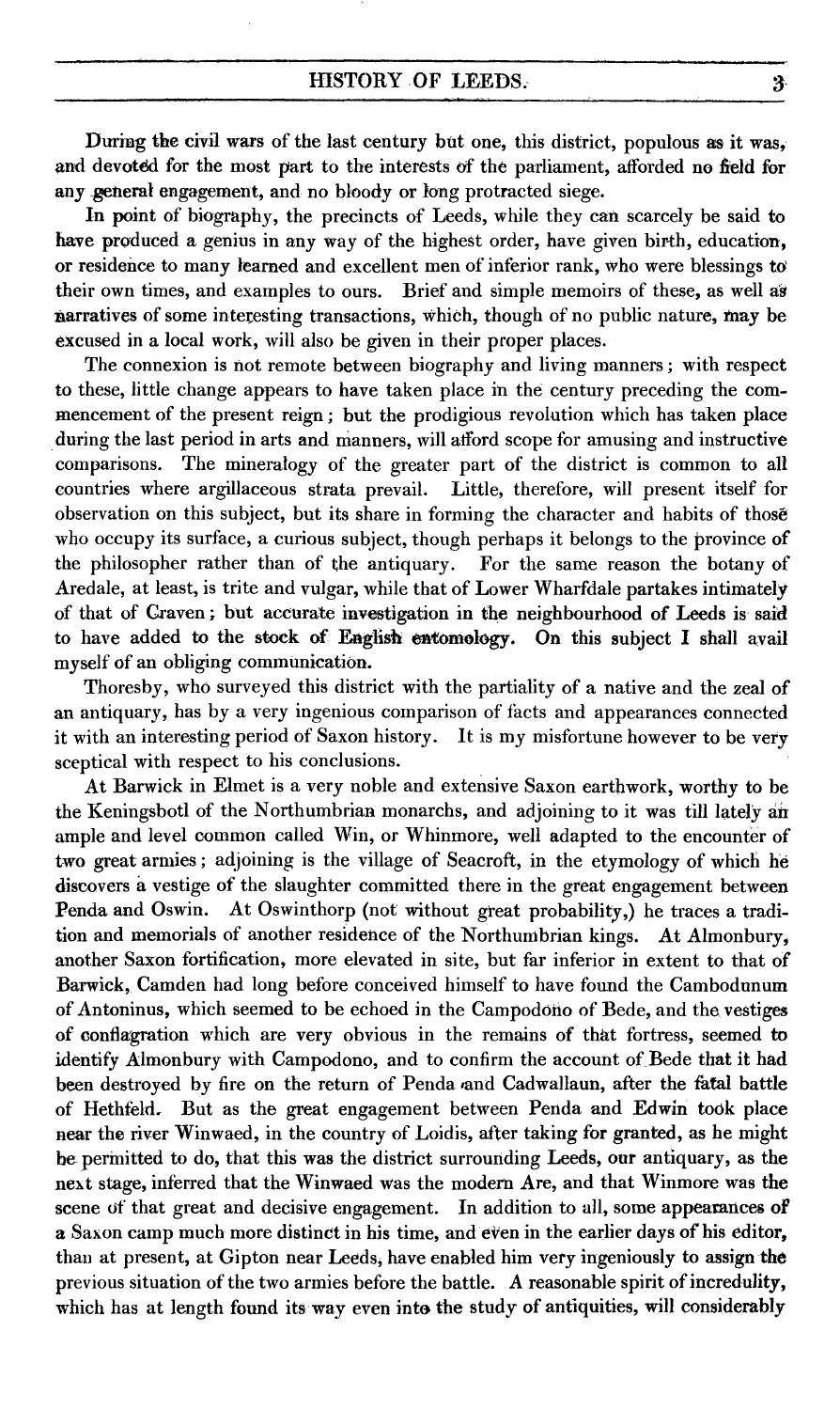abate the force of our author's argument. For in the first place, the word Are being unquestionably British, the river was in possession of that name before the Saxon æra, and if it had once been exchanged for Winwaed, what can account for the fact of the ancient appellation having been revived ? In the next place the field is never denominated Winwaed Field, and therefore if the common had really been Winmore, instead of Whinmore, as it really was, from the *whins* or gorse which grew upon it, no inference could well be drawn from that circumstance.

But it is a fact still more unfavourable to Thoresby's argument, that the nearest part of Whinmore is at least five miles from the Are. Thirdly, a flying enemy might have been drowned in a stream so deep and sluggish as the Are, without its being swollen by rains, and the second syllable waed, seems to imply that it was ordinarily fordable, which can scarcely be said of the Are. At the battle of Towton the interposition of a rivulet trifling as Cockbeck, in the confusion of flight and pursuit, greatly contributed to increase the slaughter.

On the whole, I am disposed to believe that the river so fatal to the followers of Penda was a more inconsiderable stream, which has not wholly lost its ancient appellation.

Every antiquary versed in Saxon names of places must have observed, that in the process of being melted down into modern orthography they have undergone much contraction ; whether it were that the Saxon pronunciation were really more distinct, or their spelling more remote from pronunciation. Attending to this rule we shall probably discover the Winwaed of Bede, a few miles to the southward, in the little river Went, which long since the conquest is known to have been spelt Wynt. I offer this only as a conjecture, and as it contradicts a favourite and patriotic hypothesis of our antiquary, I offer it with some regret, but it is a conjecture supported by similarity of name against one supported by none.

On the subject of Saxon antiquities at Leeds the scepticism of modern investigation must be permitted to extend itself a little farther.

" There hath beene a castlee at Leedes, as Mr. Edward Fairfax conjectureth. The place where itt may be thought to stand is now called the Mill Hill, wher by conjecture was the house of Egfrid and Osfryd, kings of Northumberland, who, as Bede sayth, lived at Leodys\*." That there was a castle at Leeds, and in the situation pointed out in this extract, has been clearly proved by Thoresby. That Leodys specifically was ever the residence of any of the Northumbrian kings was never asserted . by Bede, though there can be little doubt that Osmonthorp, Berwick, or Almonbury, perhaps all of them by turns, were honoured by the residence of their sovereign ; but the silence of Domesday either as to such a building, or to that of burgenses always attached to the former, proves that no castle existed here at the period of that survey, and the well attested fact of the imprisonment of Richard the Second at Leodys castle, unquestionably the Yorkshire, not the Kentish Leeds, points at this castle as one of the dependencies of Pontefract, from which that unhappy monarch might be occasionally removed, and therefore in all probability a small fortification erected by the Lacies for the protection of this part of their domains, like Rothwell, and the second castle of Almonbury.

Whatever were its origin, or whoever its founder, the castle of Leeds will be proved in its proper place to have existed in the reign of John.

<sup>\*</sup> Dodsworth, MSS. vol. cliv. fol. **168 ;** and Leland's Itin. ad Calcem, vol. i.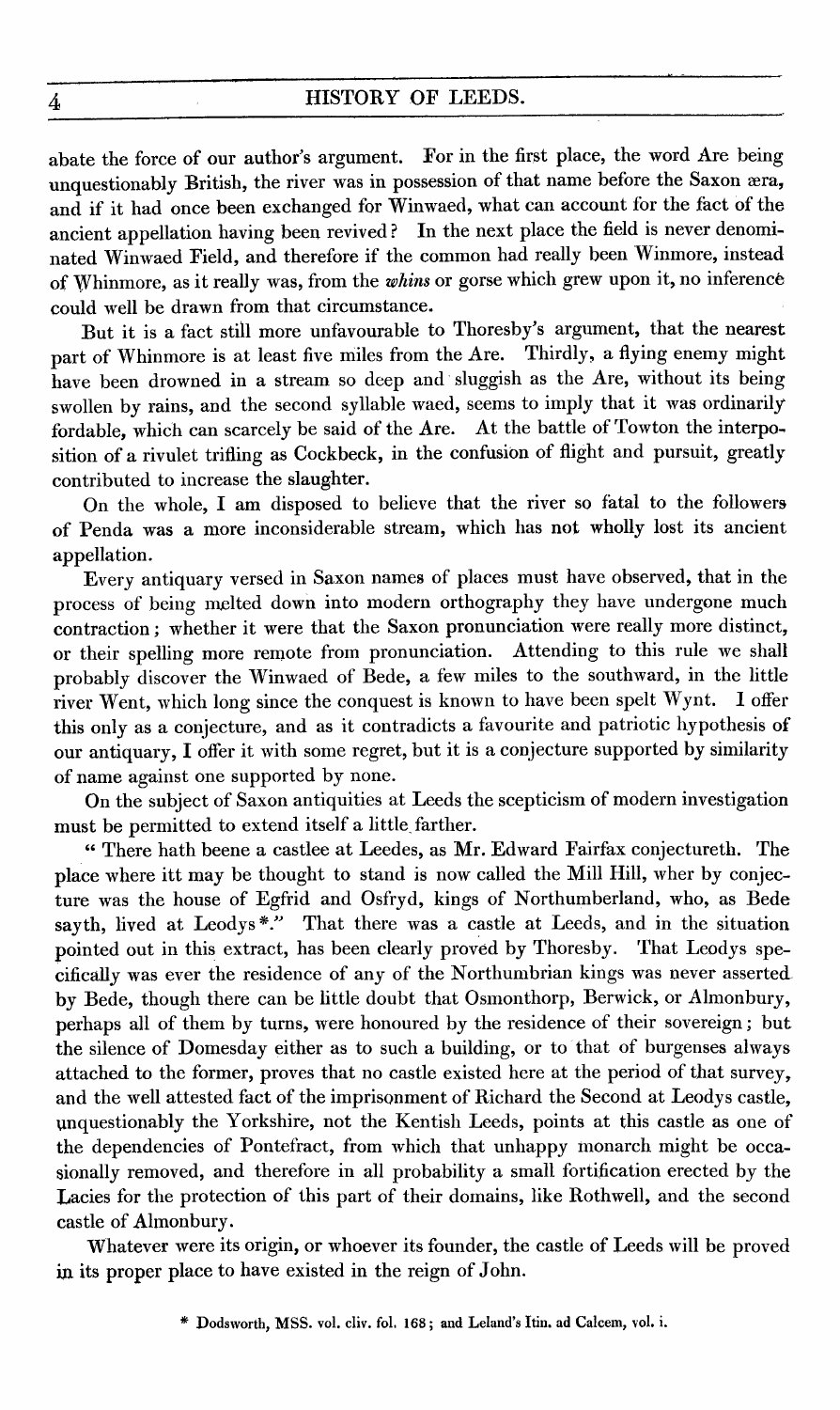Of this, district the flourishing town of Leeds must be considered as the centre, and a circle drawn around it whose radius is ten miles, while it will sometimes embrace objects which I feel no inclination to admit, will shut out perhaps yet fewer **near** its circumference whose exclusion I should regret. When that is really the case I shalt feel little scruple in overstepping the line.

After the general notice of this place by Bede (and it consists but of a single name and fact), the next intelligence concerning it is contained in that great national record **of** Domesday, where it is thus described :

Terra Ilberti de Laci *M.* In LEDES x Car.  $\tilde{er}$  7. vi. bov. ad gld  $\tilde{er}$  vi. Carucæ vii. Taini tenebant TRE p vii. maneriis. Ibi ne xxvii. villi 7 iii. sochi 7 iiii. bordi hen<del>e</del> xiiii. car. Ibi pbr 7 ecclia 7 mold. iiii. sold 7 10 Acr *pti valuit vi. lib.* m°. vii. lib.

Here we have for the first time the name of Leeds reduced from its original Saxon orthography nearly to its present form. With respect to the etymology of the word, the genius of the Saxon language compels me to reject the opinions which have hitherto been given on the subject, and to consider the word as merely the genitive case of the name born by Loidi, the first Saxon possessor of the place. This kind of ellipsis was very frequent. Thus in Craven we have Melsis, the dwelling of Melsi; and in North Lancashire, Levens (the Lefuenes of Domesday); the habitation of Leoffwine. But to return to Domesday. Under this survey are included the township of Leeds, and **as** they are immediately contiguous, **and not elsewhere named in. the survey, probably Holbeck and Woodhouse also. In the Saxon times it appears to have been held by** seven thanes of the lower order immediately under the crown. It had been recently granted by the conqueror, together with much the greatest portion of **the manors whiCh** will constitute the subject of this work, to Ilbert de Laci, a Norman chieftain, who was now about to consolidate them all, under his great barony of Pontefract. **From this survey,** the state of population, of husbandry, &c. (for Leeds was then only a farming village) may be inferred to be as follows : There were ten carucates of **land, each measuring about** an hundred acres, and six oxgangs, or three-fourths of a **ninth carucate; all the land was reclaimed and in cultivation, for there is no mention either of silva parcua or waste, and only ten acres of meadow, of which at that early period the proportion was very small throughout the kingdom ; horses and cattle being for the most part wintered in the open air.**

**On the** degrees of servitude, and the approaches to independence expressed by **the terms** Villani, Bordarii, and Sochmani, as the best legal antiquaries are far from being **agreed on** the subject, I shall not stay to comment. But they were all most **evidently a kind of yeomen, holding by different tenures ;** and as there is no mention of **cotarii, or cottagers, we are left in uncertainty as to the lower order of population, and the assistance the superior tenants received in their operations. It follows however that there were** fourteen ploughs among twenty-seven families, and if these be **multiplied by five, the result, 135 persons with their households, will be the probable amount of the land owners of Leeds and Holbeck in the reign of the Conqueror. The small number of cottagers enumerated in Domesday, where they are noticed at all, forbids us to do more than double the sum. The tenants must all have been working farmers. This statement suggests another difficulty, which is the vast redundancy of provision above that of consumption; for, supposing one third only of the land to be in tillage annually, here is the produce of 400 acres to be disposed of by 270 mouths. It will be said that vast quantities of grain must have been sold, bat where VOL. 1.**